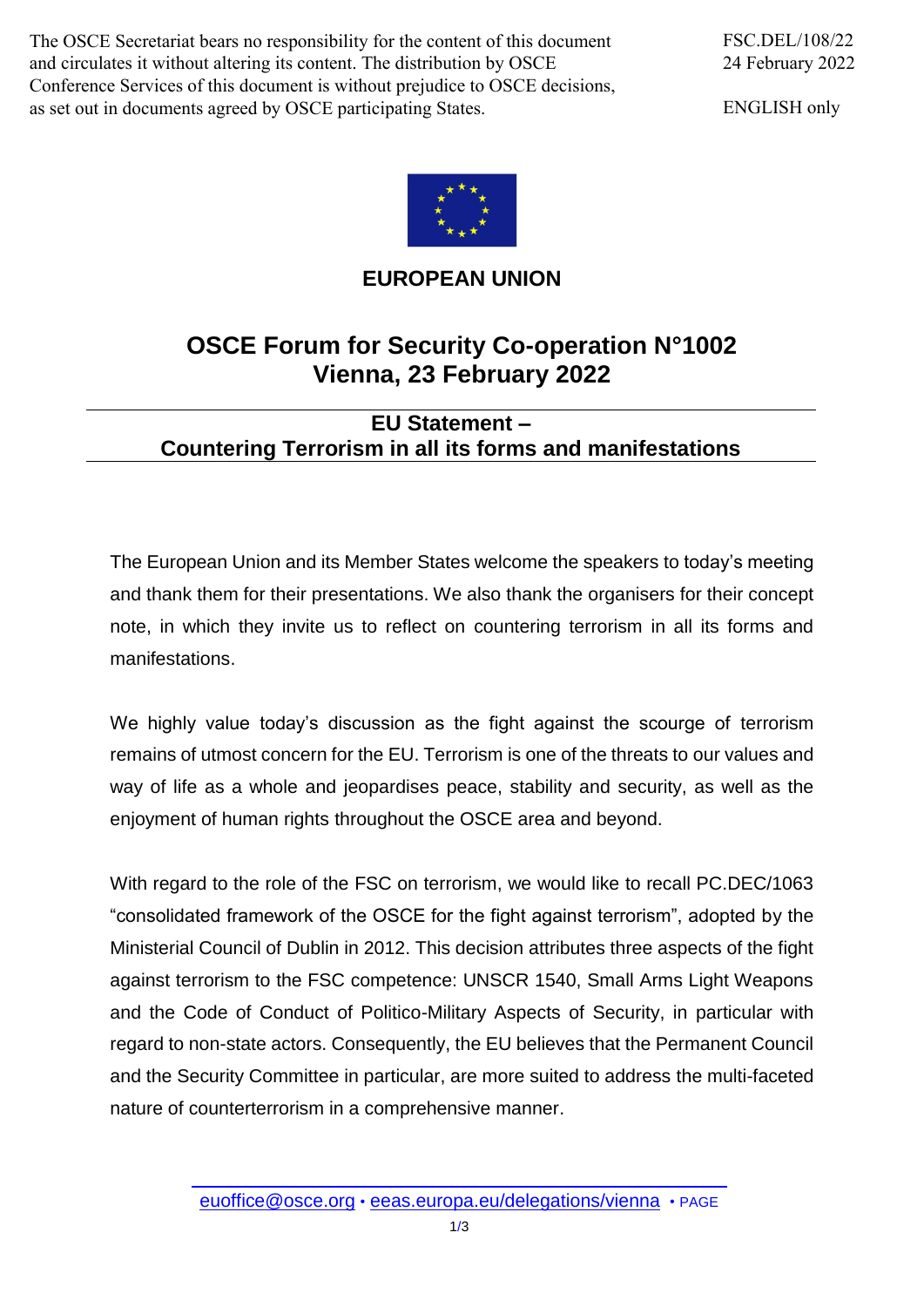In light of the terrorist attacks in the OSCE area, in Austria, France and Germany among others, the EU supports proposals to accelerate the work on the OSCE normative framework in relation to small arms and light weapons and stockpiles of conventional ammunition and looks forward to further discussing initiatives on preventing, combatting and investigating illicit trafficking of SALW/SCA.

The EU regards the OSCE Assistance Mechanism as a consolidating factor bringing concrete contribution to the security of the OSCE participating States. As one of the main donors to assistance projects, we welcome that currently approximately half of all projects focus on combatting the illicit trafficking of SALW and conventional ammunition.

Terrorism is a global threat. Thus, the EU attaches great importance to the strengthening of international cooperation to combat terrorism, in particular with OSCE participating States. We welcome the exchange of information and best practices between the EU and the OSCE through conferences, workshops and side events. Voluntary Reporting in the Security Committee provides all States with the opportunity to inform about their activities and to implement their OSCE commitments in the fight against terrorism. We consider this platform as a valuable tool for information exchange and encourage all participating States to make use of it.

The EU considers the promotion and the protection of human rights, fundamental freedoms and the rule of law as essential elements in the prevention of terrorism as well as in preventing violent extremism and radicalisation that leads to terrorism (VERLT). We underscore that the effective measures against terrorism and the protection of human rights can and should go hand in hand.

The EU also promotes a whole-of-society approach to prevent terrorism and VERLT. Cooperation between the public sector, civil society, academia, local, religious and cultural communities, the media, and the private sector is thus strongly promoted by the EU.